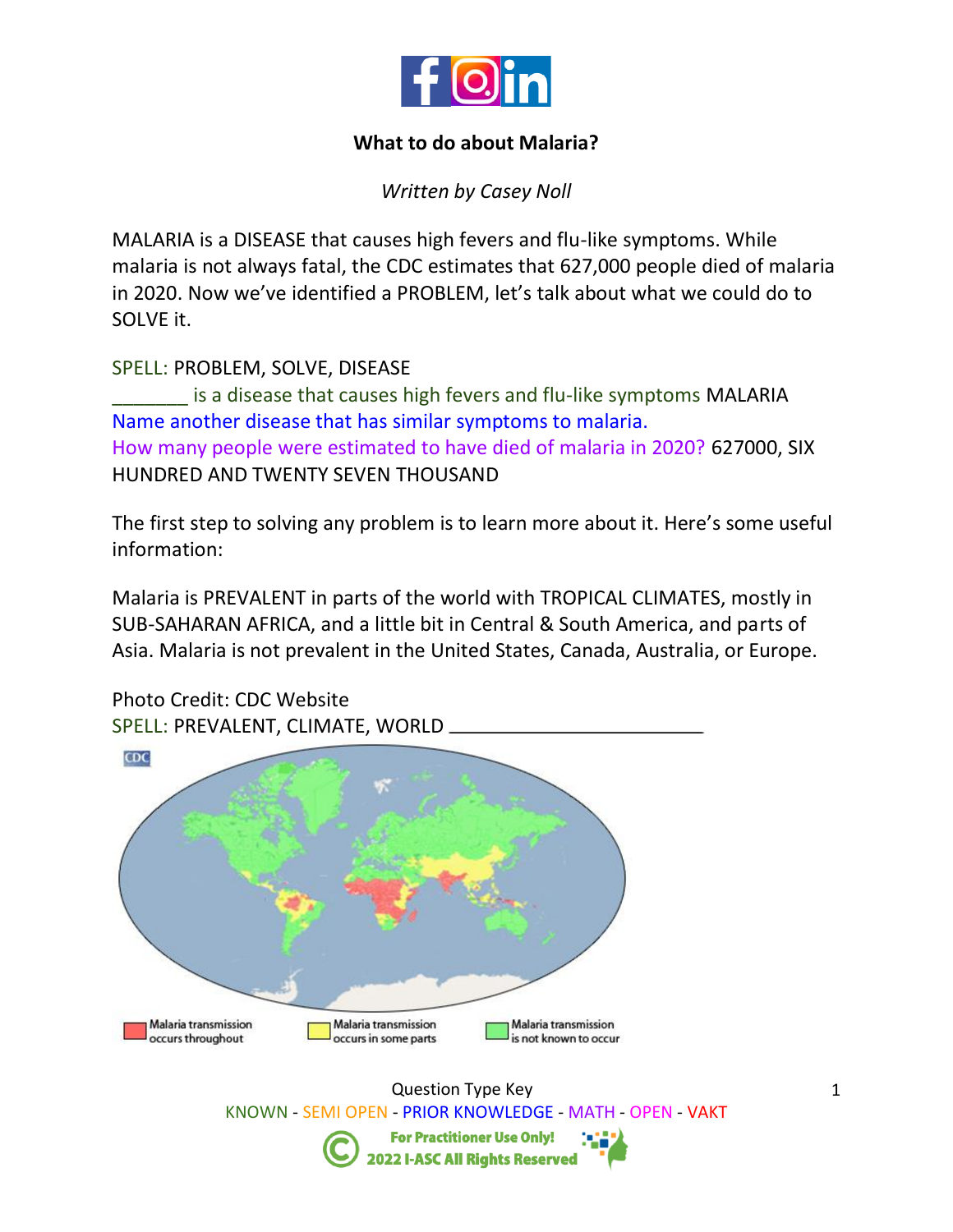

What climate does malaria tend to be in? TROPICAL

Name one of the areas with malaria: SUB- SAHARAN AFRICA, CENTRAL AMERICA, SOUTH AMERICA, ASIA

Name one of the areas without malaria: UNITED STATES, CANADA, AUSTRALIA, EUROPE

Do you have any interest in visiting other parts of the world? If so, where? Point to Africa on the map

Malaria is a disease caused by a few different species of PARASITES. These parasites are all in the same genus, *PLASMODIUM,* although not all *Plasmodium*  carry malaria. *Plasmodium* are microscopic and range in size from 1 to 20 MICRONS in diameter (125,000 microns = 1 inch). This is why malaria is only in tropical regions: the plasmodium needs warm temperatures and humidity to complete its life cycle.

SPELL: DIAMETER, TEMPERATURE, PARASITES The parasites that carry malaria are all in what genus? PLASMODIUM The plasmodium requires certain conditions to complete its \_\_\_\_ LIFE CYCLE How big are *Plasmodium*? 1-20 MICRONS How many microns are in an inch? 125,000 MICRONS Can you think of something else that requires a specific set of conditions to survive?

The plasmodium parasites are carried by mosquitoes in the genus *ANOPHELES.* All mosquitoes are in the family *CULICIDAE,* but there are different genuses of mosquito. When an *Anopheles* mosquito carries the *Plasmodium* parasite, and goes to bite a human for a blood meal, the mosquito INADVERTENTLY leaves behind some plasmodium in the human's bloodstream, which is what causes that human to get sick with malaria.

SPELL: INADVERTENTLY, GENUS, FAMILY

The Mosquito leaves behind some plasmodium in the human's

# BLOODSTREAM

All mosquitoes are members of the family \_\_\_\_\_\_ CULICIDAE Mosquitoes that

Question Type Key

KNOWN - SEMI OPEN - PRIOR KNOWLEDGE - MATH - OPEN - VAKT **For Practitioner Use Only!** 

2022 I-ASC All Rights Reserved

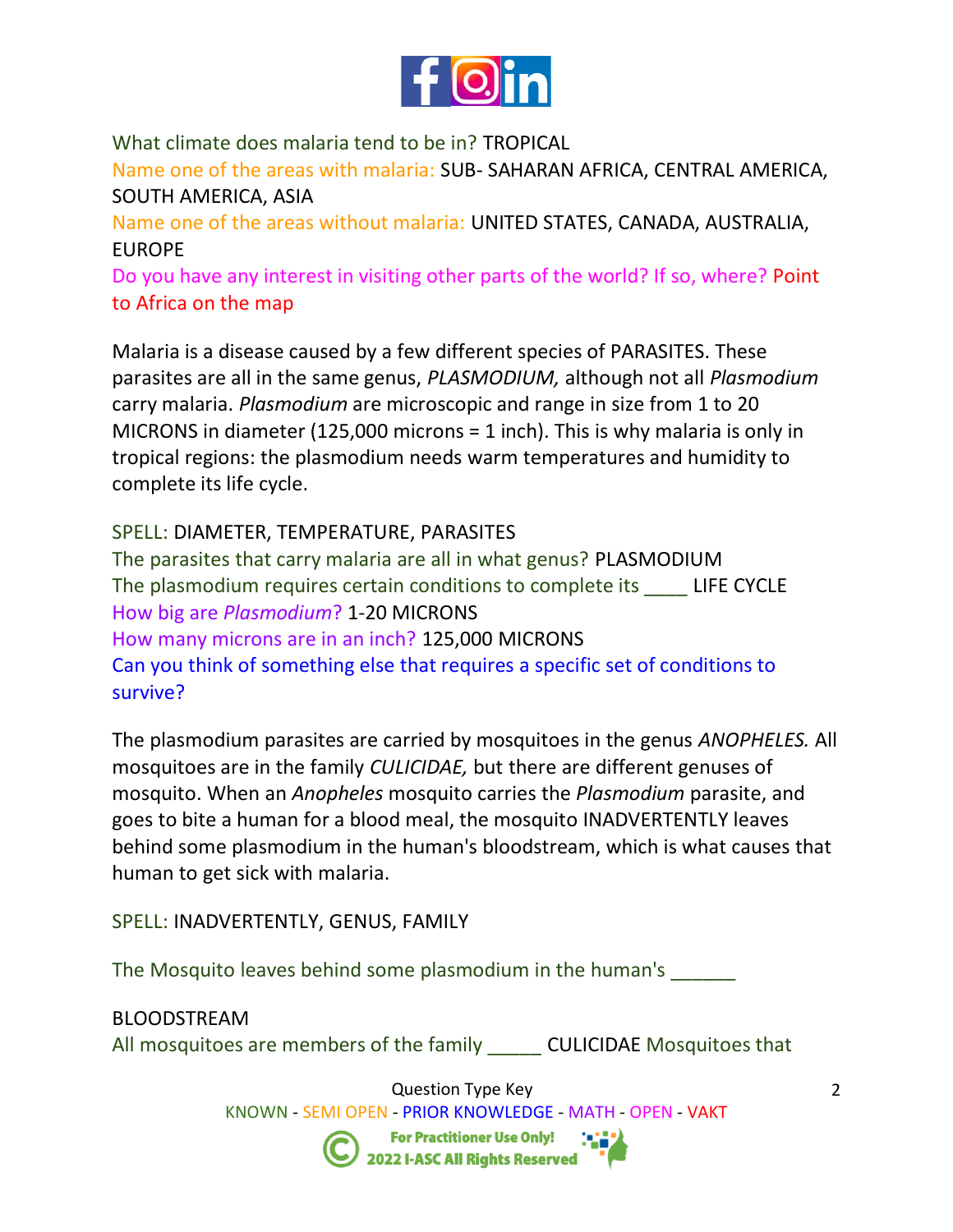

carry the malaria parasite are all in the genus \_\_\_\_\_ ANOPHELES What is your relationship with mosquitoes?

Now that we have some more information, let's look at possible solutions. **Chemical Solutions:** Pharmaceuticals and Pesticides

There are several ANTIMALARIAL medications currently on the market. Antimalarials can be used to treat malaria or prevent it. These MEDICATIONS are often recommended to travelers who are visiting a country where malaria is a concern. While these medications can be very effective and life-saving, since Plasmodium are living things, they can EVOLVE and become resistant to antimalarial drugs, so new ones are constantly being developed to keep up. The other downside of this solution is that some of the antimalarials have unpleasant potential side-effects.

SPELL: ANTIMALARIAL, MEDICATIONS, DEVELOPED Living things can and become resistant to things EVOLVE Antimalarials can have unpleasant \_\_\_\_\_\_ SIDE EFFECTS Antimalarials can be used to **malaria TREAT, PREVENT What's** another example of a medication?

"PESTICIDES" is a general term used to mean a chemical that kills a "pest". INSECTICIDES are pesticides that are deadly to insects, including mosquitoes. Insecticides can be used to eliminate the mosquitoes in an area, so that the people living there don't get malaria. In the 1970s, pesticides were one of the main tools used to ERADICATE (to get rid of entirely) malaria in EUROPE, along with antimalarial medications. However, some insecticides, especially the powerful ones that can eradicate mosquitoes in an area, have been shown to cause adverse health effects in humans and other animals.

### SPELL: EUROPE, ELIMINATE, ADVERSE

is a term for a chemical that kills any pest PESTICIDE \_\_\_ is a term for a chemical that kills insects INSECTICIDE Pesticides were used to \_\_\_ malaria in Europe ERADICATE Some pesticides cause \_\_\_\_\_ HEALTH PROBLEMS, ADVERSE HEALTH EFFECTS When was malaria eradicated in europe? THE 1970S Name something you'd like to eradicate.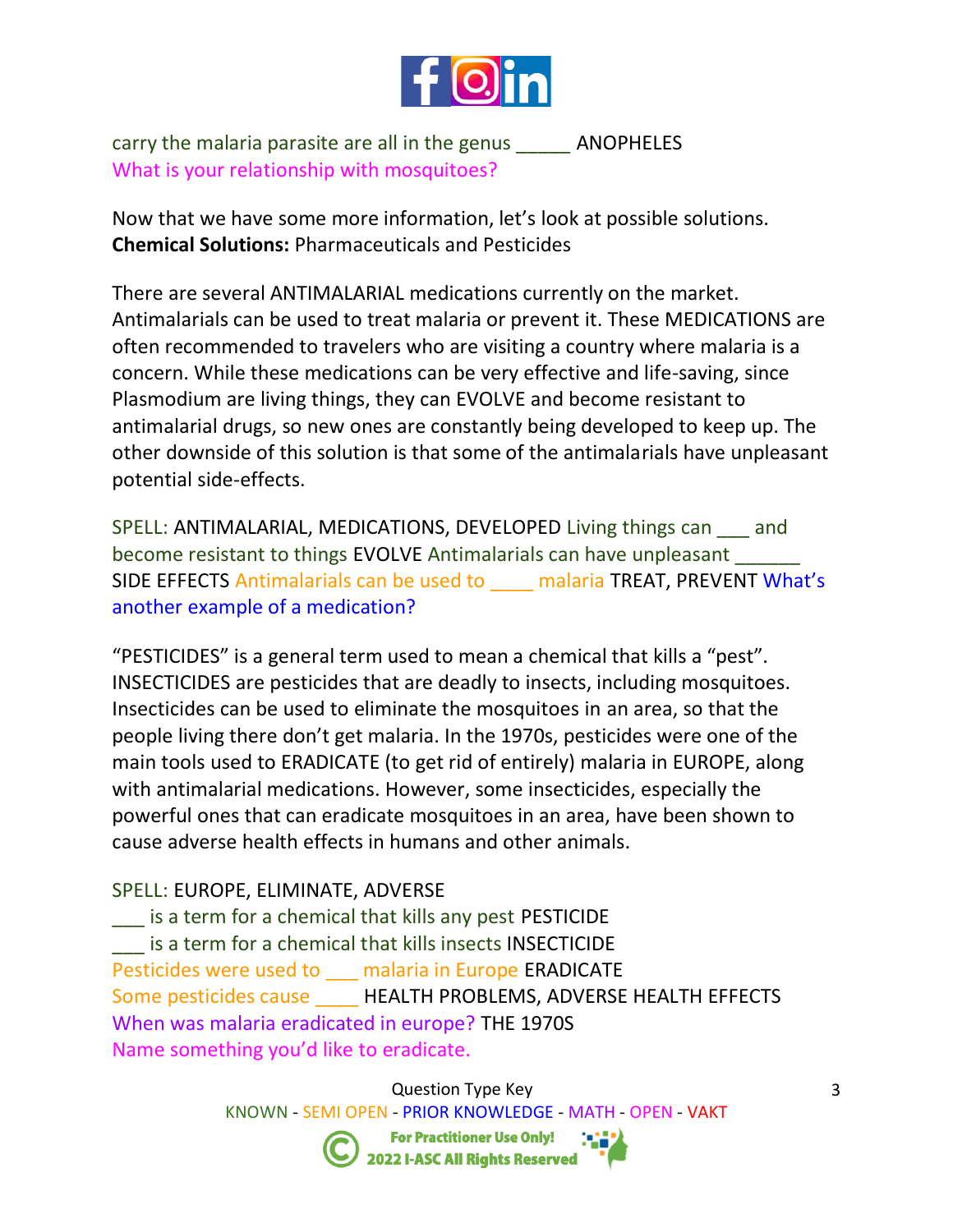

## **Biological Solutions:** Evolution and Genetic Modification

SICKLE CELL is a genetic condition in humans that likely evolved in response to malaria. Normally, our RED BLOOD CELLS are shaped like little round disks. When someone has sickle cell, some or all of their red blood cells take on a sickle shape. These sickle shaped blood cells are not good at holding oxygen and nutrients, and the person's body will recognise the unhealthy cell and destroy it quickly. Sickle cell can cause major problems for the person who has it; they can get extreme fatigue and exhaustion from ANEMIA, which is when you don't have enough red blood cells carrying oxygen around your body. People with sickle cell can also suffer blood clots, because the sickle-shape can get caught on other sickle cells and form a clump of cells.



Photo Credit: Medline Plus

### SPELL: OXYGEN, NUTRIENTS, RECOGNISE

is the genetic condition I just discussed SICKLE CELL are usually shaped like little round disks RED BLOOD CELLS People with sickle cell may suffer from \_\_\_ ANEMIA, EXHAUSTION, FATIGUE, BLOOD CLOTS Name something else that can cause fatigue Name something else that can cause blood clots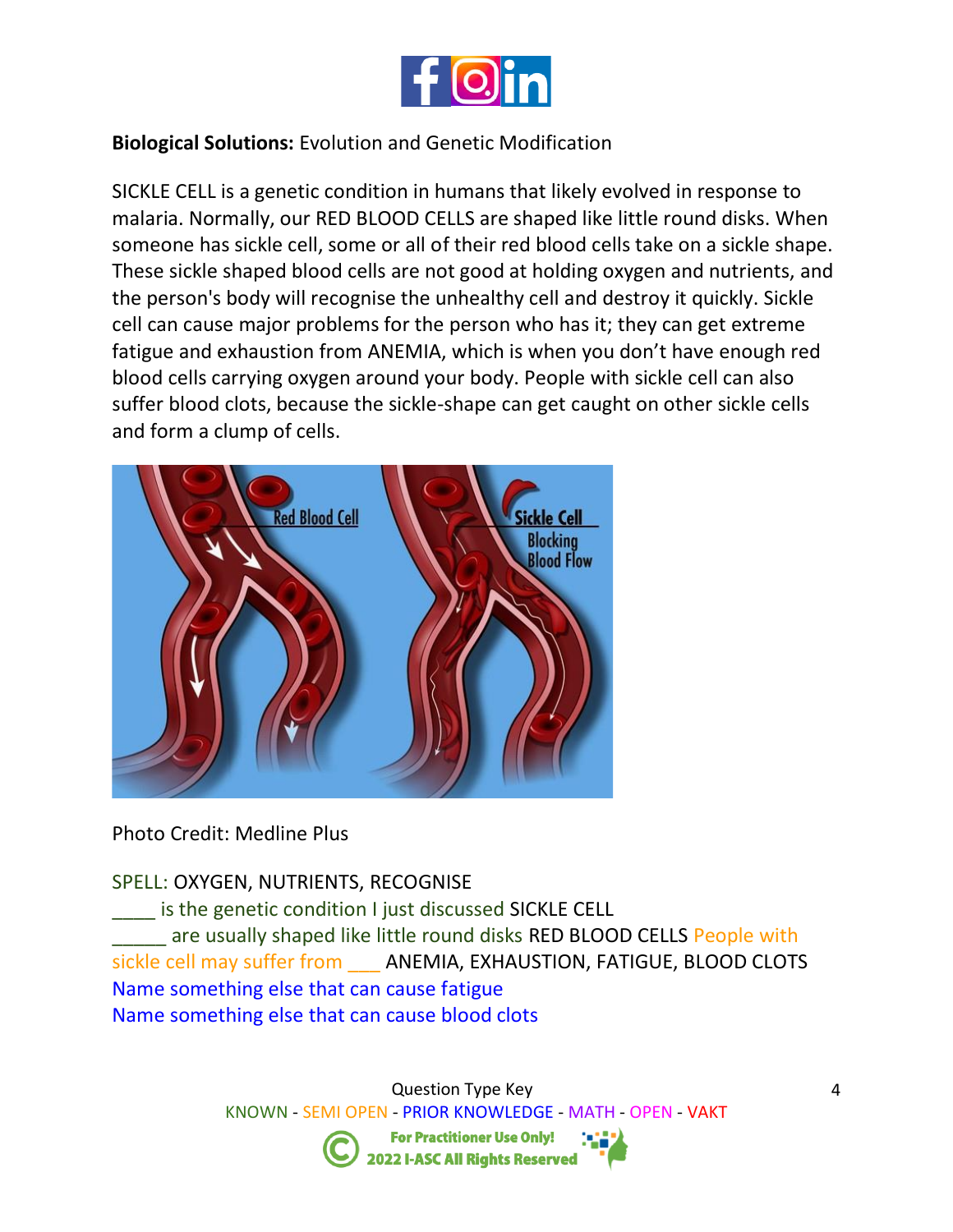

However, if you live in a country where malaria is a serious problem, having sickle cell might save your life! Plasmodium like to live part of their life inside HEALTHY red blood cells. When a plasmodium tries to live in a sickle cell, it is DEPRIVED of nutrients, and it is quickly destroyed along with the red blood cell. This is likely why this genetic condition is found in people who DESCEND from tropical areas where malaria is or was once a major problem. It can be a blessing and a curse.

SPELL: GENETIC, DESTROYED, CONDITION

Sickle cell is found in people who \_\_\_ from tropical areas DESCEND Plasmodium are \_\_\_\_ of nutrients in sickle cells DEPRIVED

Plasmodium do well when they live in \_\_\_\_ red blood cells HEALTHY, DISK-SHAPED, NORMAL

What is something you would consider a blessing and a curse?

We humans don't truly have the ability to control evolution yet, but we now have TECHNOLOGY that allows us to do GENETIC MODIFICATION. GMOS, or GENETICALLY MODIFIED ORGANISMS, are living things that have DNA that was altered in a lab, usually before the organism was born.

SPELL: GMOS, GENETIC MODIFICATION, ALTERED GMO stands for **GENETICALLY MODIFIED ORGANISM** We have **that allows us to make GMOs TECHNOLOGY** When making GMOs, the DNA is usually altered \_\_\_ the organism is born BEFORE What have you heard about GMOs before?

Researchers have developed a genetically modified mosquito that carries a LETHAL gene, meaning a gene that kills the organism it's a part of. The lethal gene is on an X CHROMOSOME. Just like humans, male mosquitoes usually have XY chromosomes, and female mosquitoes usually have XX chromosomes. Some genes are what we call "RECESSIVE X- linked Genes." Recessive means that the gene can be easily overpowered by a DOMINANT gene, and x-linked means that the gene is on the X chromosome.

SPELL: CHROMOSOME, DOMINANT, RESEARCHERS genes can be overpowered by dominant genes RECESSIVE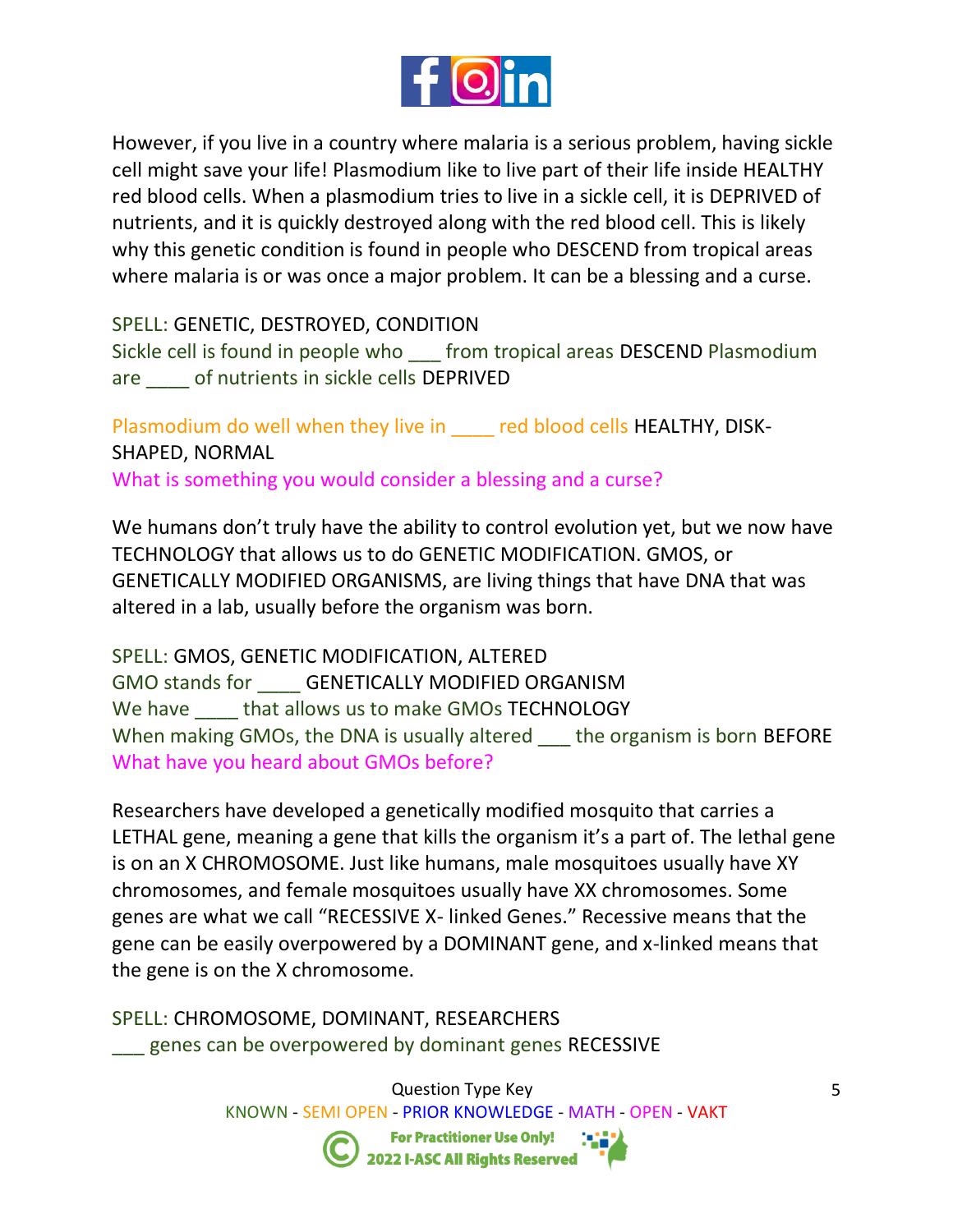

\_\_\_\_ are genes on the X chromosome X-LINKED The GMO mosquito described carries a \_\_\_\_ gene LETHAL Do you believe it is ethical to genetically modify a mosquito? What about other organisms? (plants, animals, fungi, bacteria?)

So what scientists did was they made a female mosquito with a recessive lethal gene on one of her X-chromosomes, and a dominant gene

on her other X-chromosome that would not kill her. Since the dominant gene overpowers the recessive gene, she lived! They made several more of these GM mosquitoes and released them into controlled areas where there were many wild mosquitoes.

What happened was that the GM mosquitoes MATED with the wild mosquitoes, and the lethal gene got INCORPORATED into the next GENERATION of mosquitoes. Any males that were born with the lethal gene died, but females that had just one copy of the lethal gene lived, and continued to pass on the lethal gene to the next generation.

SPELL: INCORPORATED, LIVED, WILD GM Mosquitoes \_\_\_\_\_\_ with wild mosquitoes MATED The lethal gene was incorporated into the next \_\_\_\_ GENERATION Males with the lethal gene \_\_\_\_ DIED What do you think the impacts of methods like this could be?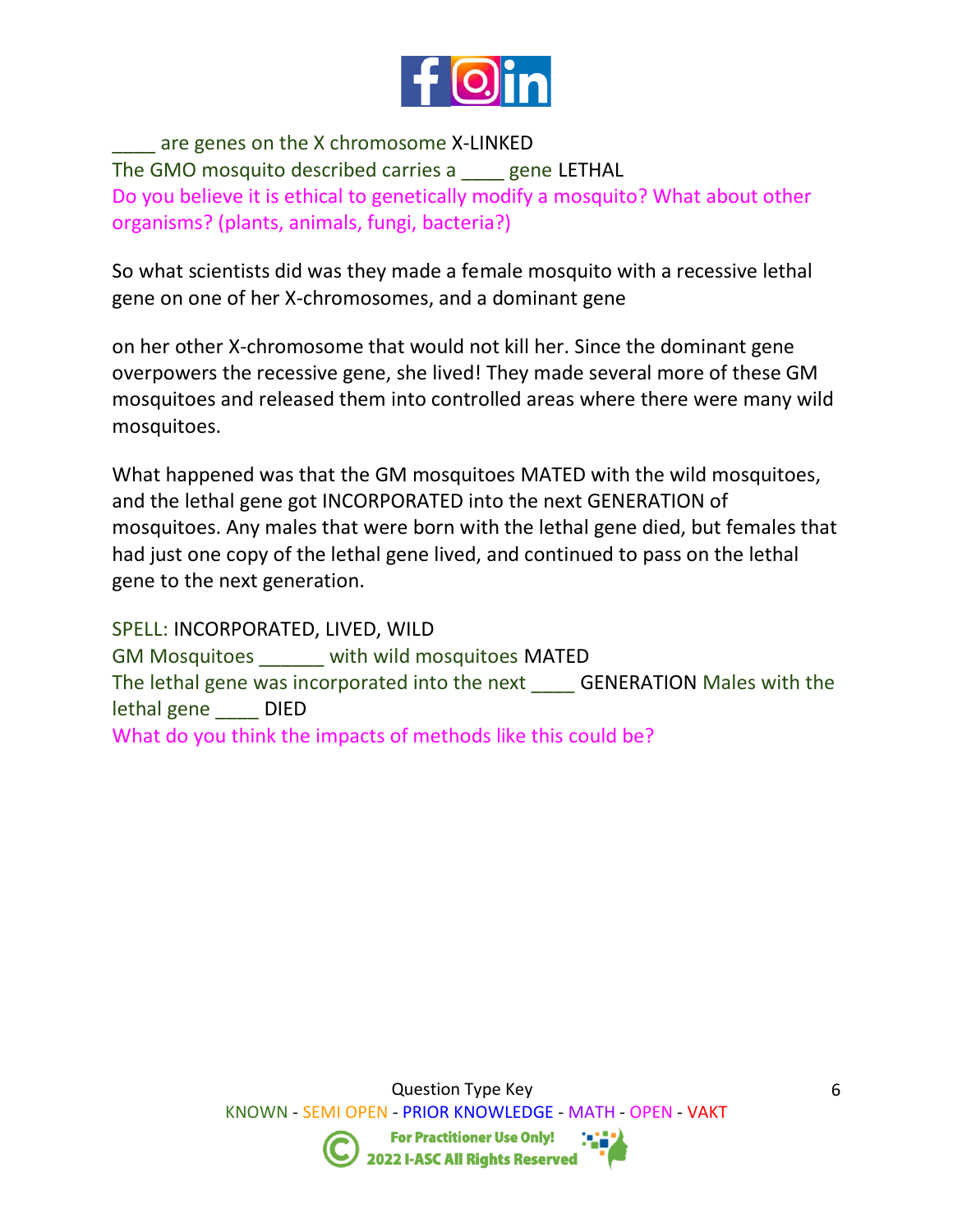



This is a method that has been used to eradicate mosquitoes in LOCALIZED areas, as it slowly diminishes the population with each generation. Some people are concerned that using tactics like this will lead to the EXTINCTION of the mosquito, and could possibly disrupt food webs and ECOSYSTEMS. However, it is heavily debated whether or not mosquitoes are truly a crucial part of any ecosystem.

#### SPELL: DEBATE, CRUCIAL, DIMINISHES

This method has been used in \_\_\_\_ areas LOCALIZED People are concerned this will lead to the \_\_ of the mosquito EXTINCTION Some are concerned this will disrupt **ECOSYSTEMS, FOOD WEBS Should this** method be used in areas with malaria?

### **Natural Solutions:** Dietary and Behavioral

"DIETARY" just means "related to what we eat or drink". There used to be a dietary solution to malaria: TONIC WATER! Tonic water contains something called "QUININE," which has antimalarial properties. It was once recommended to drink

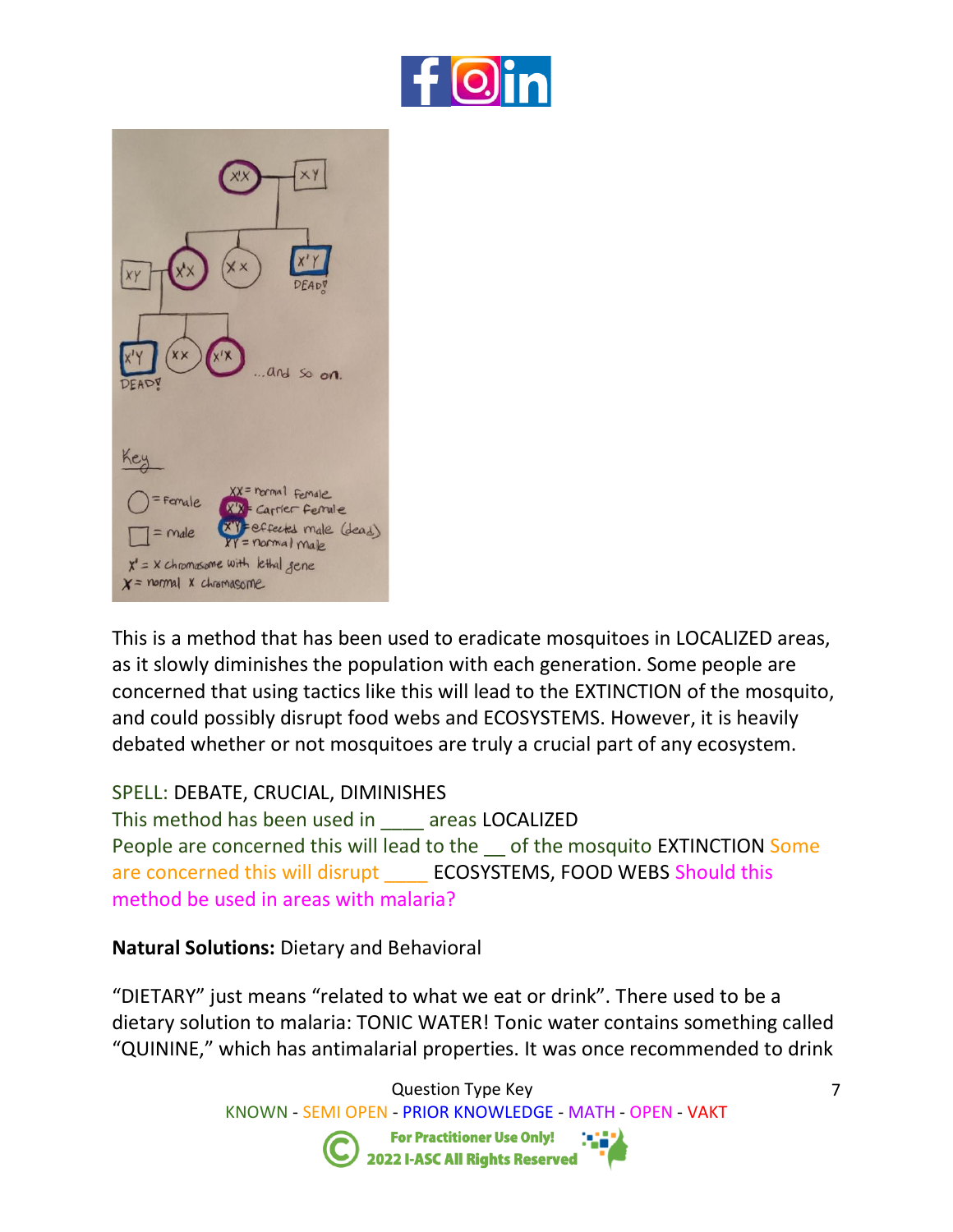

tonic water to prevent malaria. Quinine has also been used in much higher CONCENTRATIONS in antimalarial drugs. Unfortunately, quinine is one of the antimalarials that the parasite has become resistant to. The quinine resistance began by random MUTATION of the plasmodium's genes in 3 different places: South America, Southeast Asia, and Oceania. The gene allowed the plasmodium to survive quinine, and therefore to live long enough to create offspring that also carry that resistance gene, and now almost all areas with malaria have quinine resistant malaria. So tonic water doesn't work anymore.

SPELL: TONIC WATER, CONCENTRATIONS, SURVIVE Tonic water contains QUININE

means related to what we eat or drink DIETARY Quinine resistance began by random MUTATION

Name one of the places where quinine resistance first evolved. SOUTH AMERICA, SOUTHEAST ASIA, OCEANIA Can you think of another example of an evolved trait?

"BEHAVIORAL changes," or things that we choose to do differently, are still on the table though: people who live in countries with malaria often use MOSQUITO NETS, especially around their bed at night. It can also be effective to wear long pants and long sleeves in these places, to give mosquitoes fewer places to bite. It's also important not to make "mosquito homes" near your home: mosquitoes like wet places, so keep your home and yard dry if you can. And of course, avoid places with lots of mosquitoes!

Ultimately, there's still debate on the best way to approach this problem, as well as many other problems in the world. The best answer is probably a COMBINATION of many solutions, many of which are probably not even mentioned in this lesson.

### SPELL: COMBINATION, AVOID, DIFFERENTLY

People in countries with malaria use \_\_\_ around their bed MOSQUITO NETS Are you interested in learning more about any of the topics covered in this lesson? If so, which topic or topics interest you?